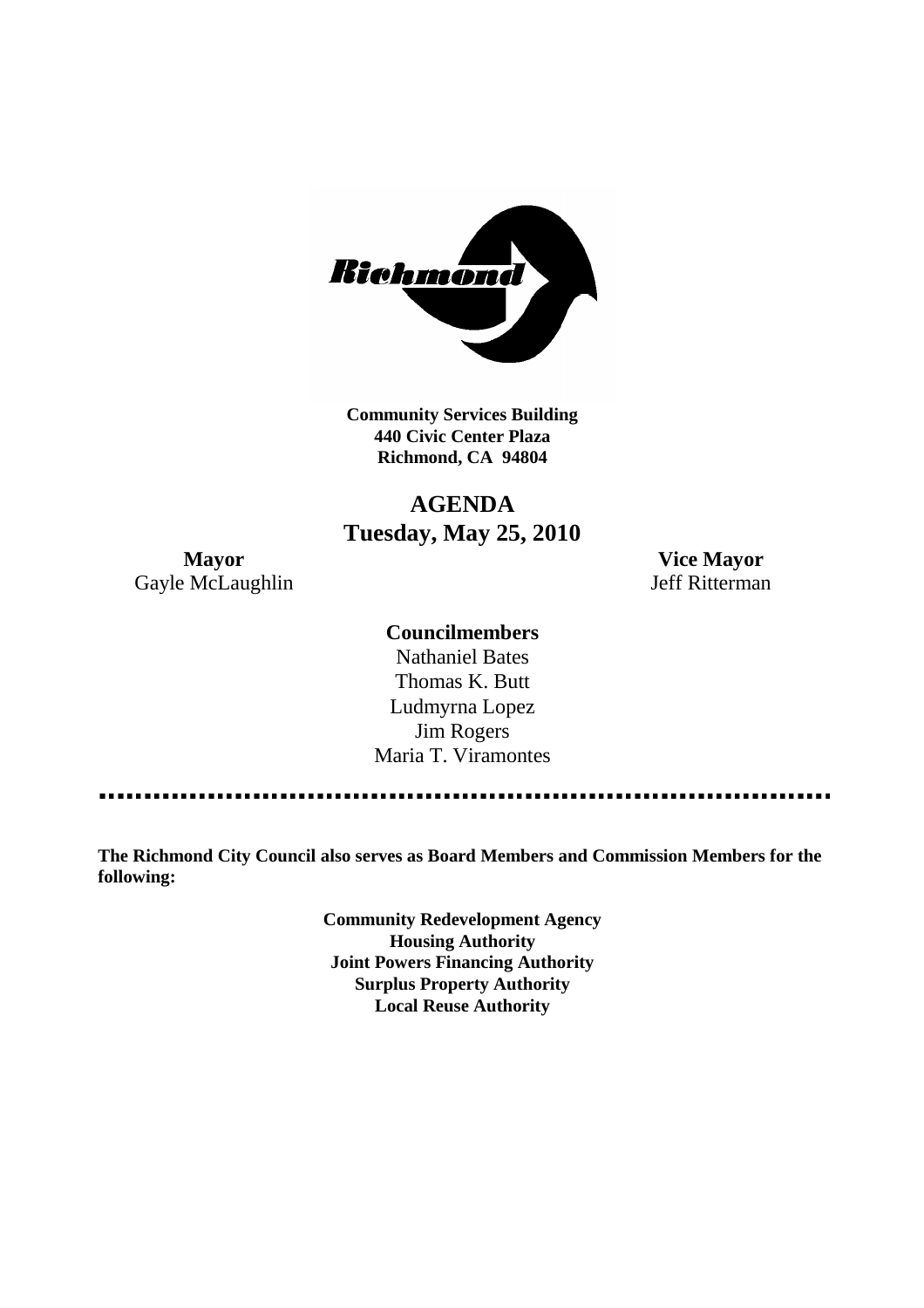# **MEETING PROCEDURES**

The City of Richmond encourages community participation at its City Council meetings and has established procedures that are intended to accommodate public input in a timely and time-sensitive way. As a courtesy to all members of the public who wish to participate in City Council meetings, please observe the following procedures:

**PUBLIC COMMENT ON AGENDA ITEMS:** Anyone who desires to address the City Council on items appearing on the agenda must complete and file a pink speaker's card with the City Clerk **prior** to the City Council's consideration of the item. Once the City Clerk has announced the item and discussion has commenced, no person shall be permitted to speak on the item other than those persons who have submitted their names to the City Clerk. Your name will be called when the item is announced for discussion. **Each speaker will be allowed TWO (2) MINUTES to address the City Council on NON-PUBLIC HEARING items listed on the agenda.**

**OPEN FORUM FOR PUBLIC COMMENT:** Individuals who would like to address the City Council on matters not listed on the agenda or on **Presentations, Proclamations and Commendations, Report from the City Attorney, or Reports of Officers** may do so under Open Forum. All speakers must complete and file a pink speaker's card with the City Clerk **prior** to the commencement of Open Forum. **The amount of time allotted to individual speakers shall be determined based on the number of persons requesting to speak during this item. The time allocation for each speaker will be as follows: 15 or fewer speakers, a maximum of 2 minutes; 16 to 24 speakers, a maximum of 1 and one-half minutes; and 25 or more speakers, a maximum of 1 minute.**

### **SPEAKERS ARE REQUESTED TO OCCUPY THE RESERVED SEATS IN THE FRONT ROW BEHIND THE SPEAKER'S PODIUM AS THEIR NAME IS ANNOUNCED BY THE CITY CLERK.**

**CONSENT CALENDAR:** Consent Calendar items are considered routine and will be enacted, approved or adopted by one motion unless a request for removal for discussion or explanation is received from the audience or the City Council. A member of the audience requesting to remove an item from the Consent Calendar must complete and file a speaker's card with the City Clerk **prior to the City Council's consideration of Agenda Review.** An item removed from the Consent Calendar may be placed anywhere on the agenda following the City Council's agenda review.

*The City Council's adopted Rules of Procedure recognize that debate on policy is healthy; debate on personalities is not. The Chairperson has the right and obligation to cut off discussion that is too personal, too loud, or too crude.*

**\*\*\*\*\*\*\*\*\*\*\*\*\*\*\*\*\*\*\*\*\*\*\*\*\*\*\*\*\*\*\*\*\*\*\*\*\*\*\*\*\*\*\*\*\*\*\*\*\*\*\*\*\*\*\*\*\*\***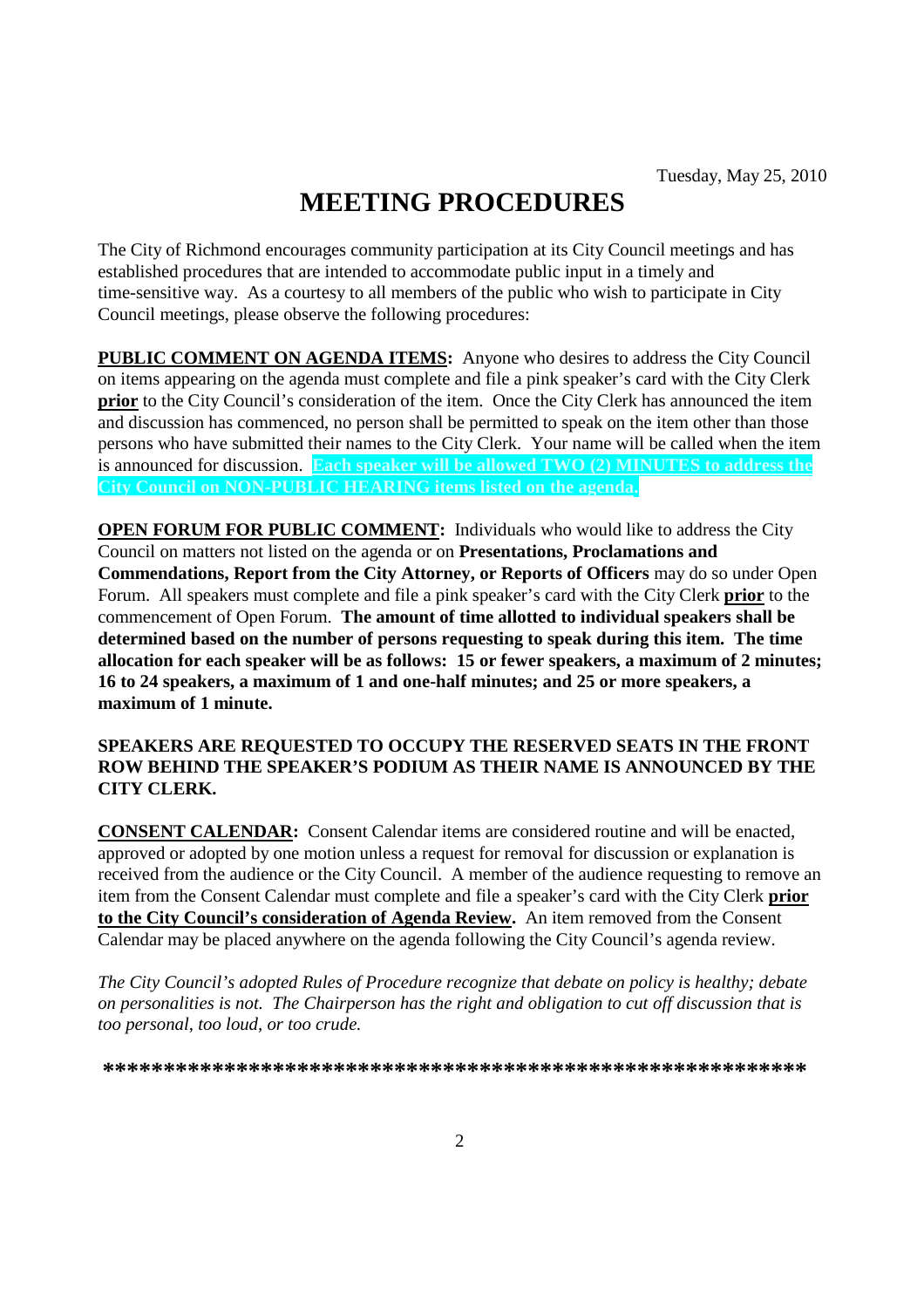# **EVENING OPEN SESSION**

5:00 p.m.

# **A. ROLL CALL**

# **B. PUBLIC COMMENT**

# **C. ADJOURN TO CLOSED SESSION**

# **CLOSED SESSION**

Shimada Room of the Community Services Building

# **A. CITY COUNCIL**

**A-1.** CONFERENCE WITH LEGAL COUNSEL - EXISTING LITIGATION (Subdivision [a] of Government Code Section 54956.9):

Communities for a Better Environment vs. City of Richmond, et al.

**A-2.** CONFERENCE WITH LEGAL COUNSEL - ANTICIPATED LITIGATION (Initiation of litigation pursuant to Subdivision (c) of Government Code Section 54956.9):

> One Case (City of Richmond vs. Employment Risk Management Authority [ERMA])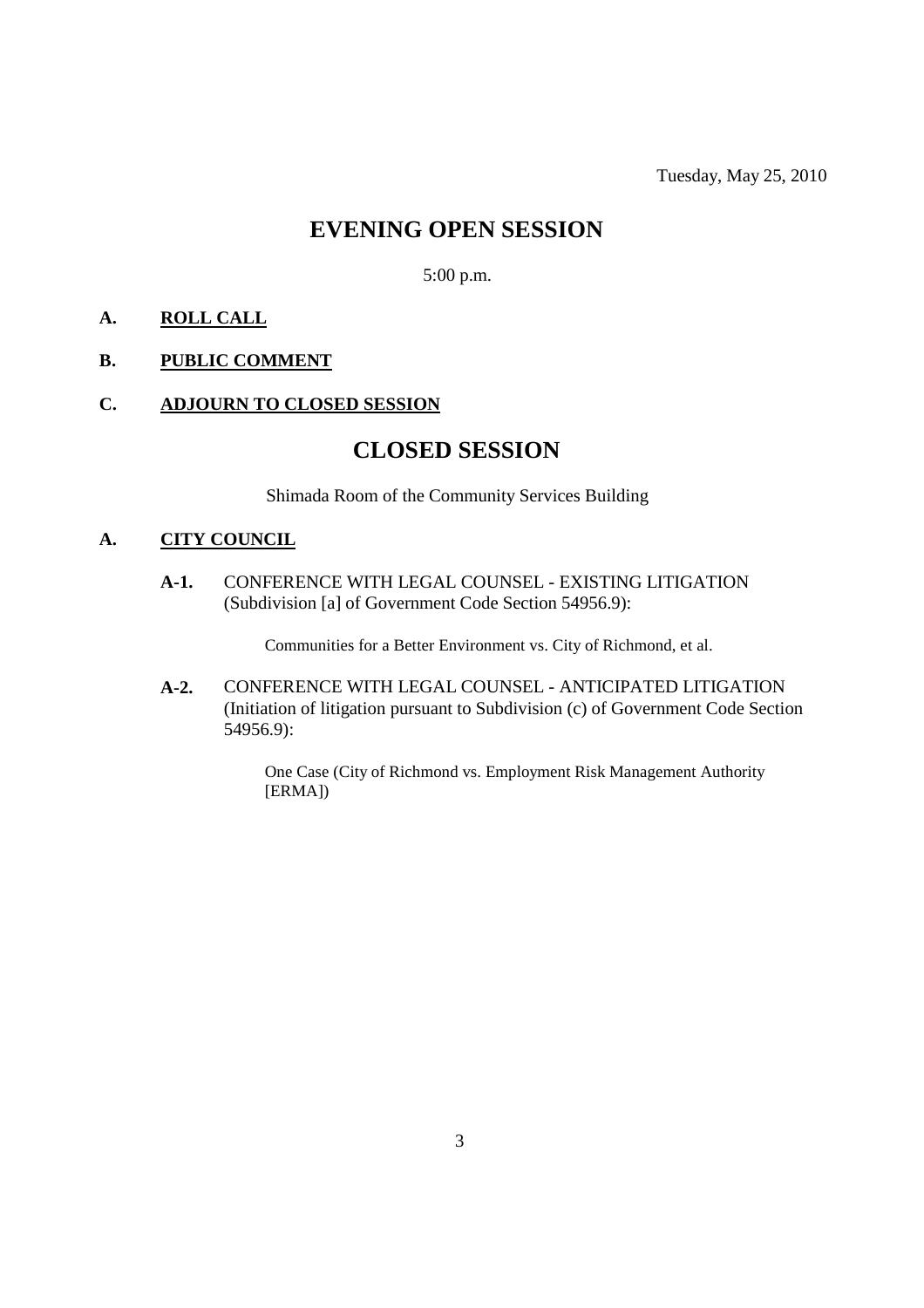Tuesday, May 25, 2010

# **SPECIAL MEETING OF THE RICHMOND CITY COUNCIL**

#### 6:30 p.m.

#### **PLEDGE TO THE FLAG**

**A. ROLL CALL**

### **B. STATEMENT OF CONFLICT OF INTEREST**

**C. OPEN FORUM FOR PUBLIC COMMENT**

#### **D. AGENDA REVIEW**

#### **E. PRESENTATIONS, PROCLAMATIONS, AND COMMENDATIONS**

- **E-1.** Proclamation and a Certificate of Recognition to Ms. Aller Hunter who celebrated her 108th birthday on May 12, 2010. She has been a Richmond resident for 67 years and is an original Rosie the Riveter - Mayor McLaughlin (620-6503) and Councilmember Bates (620-6581).
- **E-2.** Introduction of the first and second place winners of the 2010 Junior Fire Chief Program - Fire Department (Michael Banks 307-8041).
- **E-3.** Presentation of American Medical Response (AMR) Hero Awards to Richmond Fire Engines 61 and 66 from the Contra Costa Emergency Medical Services Agency and ADOPT a resolution in support of the City of Richmond seeking designation as a Contra Costa HeartSafe Community to promote healthy lifestyles that encourage heart safety - Vice Mayor Ritterman (620-6581).
- **E-4.** Proclamation honoring Mr. Sylvester Wiggins for his act of heroism on April 24, 2010, in breaking down the door of a burning dwelling to rescue a disabled woman that was otherwise unable to escape - Mayor McLaughlin (620-6503) and Councilmember Bates (620-6581).
- **E-5.** Proclamation honoring family literacy efforts in Richmond, including the Family Literacy Festival scheduled for June 5, 2010, encouraging every family to read a book selection together this summer and proclaiming the book *Richmond Tales: Lost Secrets of the Iron Triangle* as the first city-wide reading book - Mayor's Office (Mayor McLaughlin 620-6503).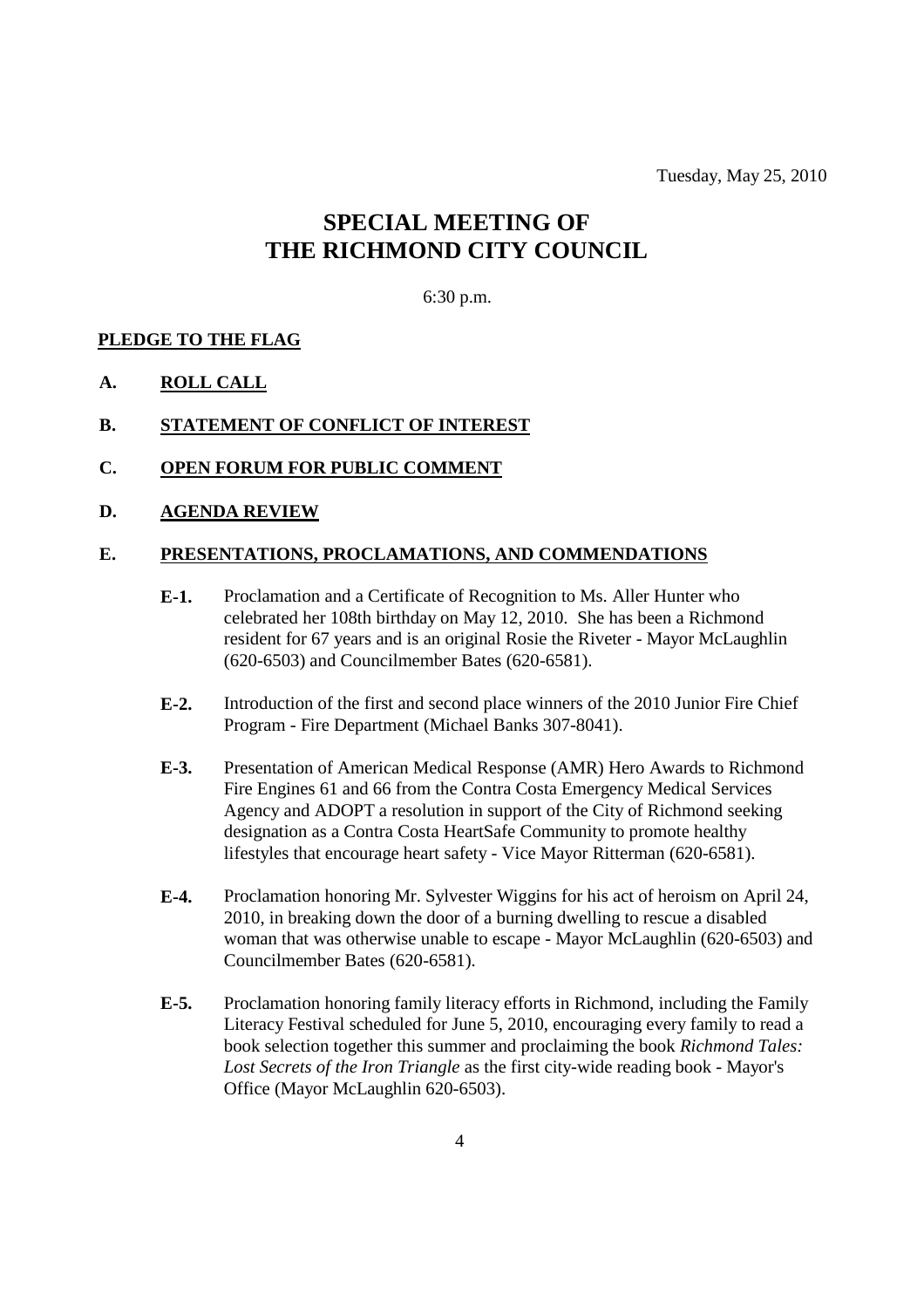- **E-6.** Receive a report from the Festival Committee on the 2010 Cinco de Mayo festivities held on 23rd Street in the City of Richmond on May 1st and May 2nd - Councilmember Lopez (510-6220-6581).
- **E-7.** Presentation from the West Contra Costa Unified School District (WCCUSD) Board Member Tony Thurmond recognizing the academic success of high school honor roll students and APPROVE co-sponsorship of a picnic at Nicholl Park on Saturday, June 5, 2010, in honor of WCCUSD honor roll students - Councilmember Lopez (620-6581).
- **E-8.** Proclamation in honor of the legendary Lena Horne who participated in the launch of the SS George Washington Carver Liberty Ship at Kaiser Shipyard No. 1 in Richmond, California on May 7, 1943 - Mayor McLaughlin (620-6503) and Councilmember Bates (620-6581).

### **F. REPORT FROM THE CITY ATTORNEY OF FINAL DECISIONS MADE AND NON-CONFIDENTIAL DISCUSSIONS HELD DURING CLOSED SESSION**

# **G. STUDY SESSION**

- **G-1.** RECEIVE a staff presentation regarding the proposed capital improvement projects for the Wastewater Enterprise, and the potential impact on the rate structure - Engineering Services (Chad Davisson 620-5486).
- **G-2.** RECEIVE presentations that will aid in the city's development of its Climate Action Plan: (1) by Adam Lenz, the City of Richmond's Sustainability Coordinator, on programs the city is implementing with its Energy Efficiency Conservation Block Grant to fund energy efficiency retrofits and renewable energy installation in city buildings and Richmond homes; and (2) by Ryan Chan, Goldman School of Public Policy graduate student, on his estimates of how various City Council-adopted policies and programs could reduce greenhouse gas emissions - City Manager's Office (Bill Lindsay 620-6512).

### **H. STUDY AND DIRECTION TO STAFF SESSION**

**H-1.** HEAR a presentation from Brookside Community Health Center and APPROVE allocating \$1 million in each of four consecutive years (\$4 million total) to Brookside Community Health Clinic to complete the construction of its new site at 1st Street and Macdonald Avenue adjacent to the Lillie Mae Jones Plaza - Councilmembers Lopez and Viramontes (620-6581).